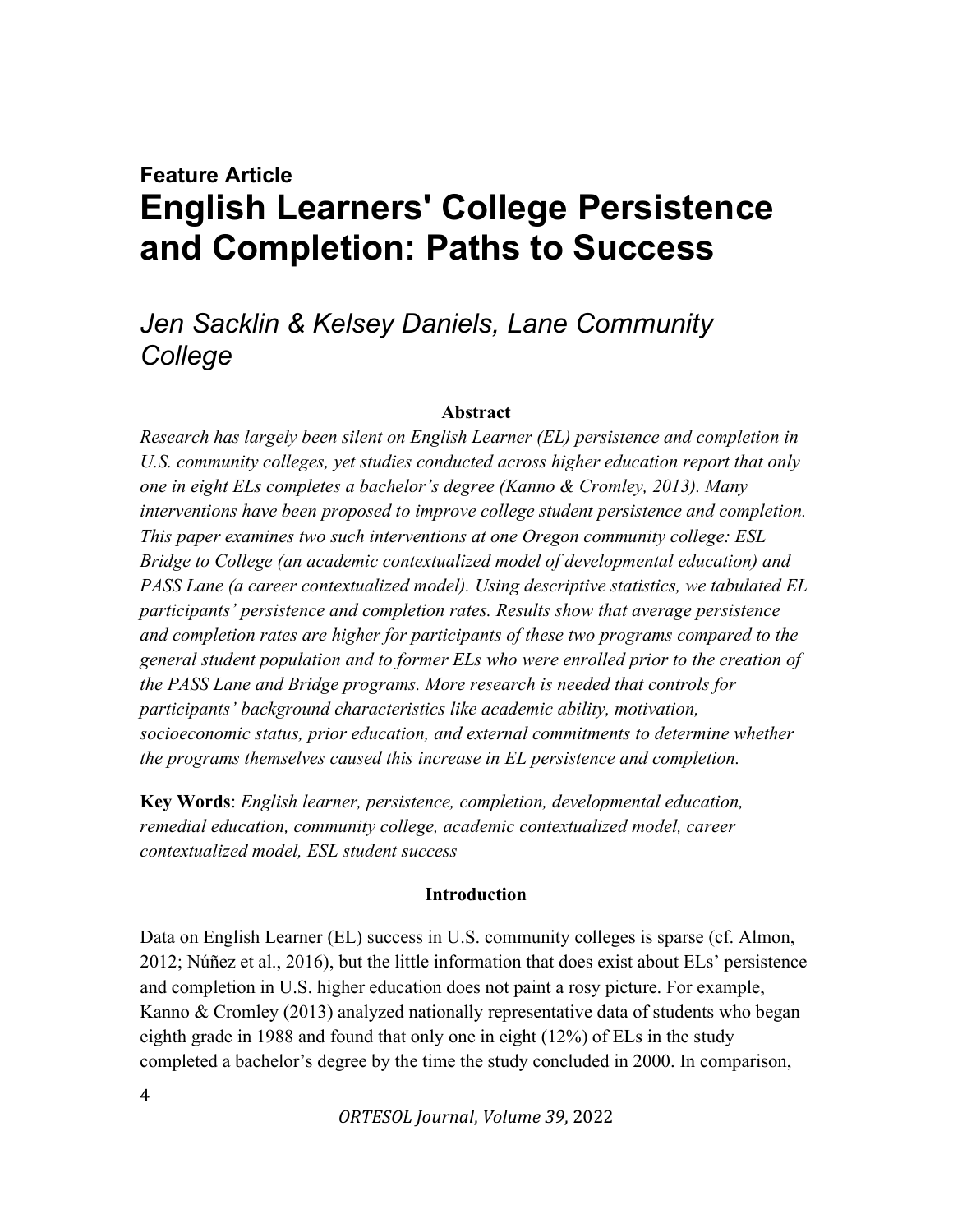32% of monolingual English students in the study completed a bachelor's degree or higher. A more recent study of students at all California community colleges showed that 9% of former ESL students who started down the path of degree attainment graduated with a degree within 3 years of enrolling in the California community college system (19% within 6 years of enrollment), and 1% transferred to a 4-year university within 3 years (10% within 6 years) (Rodriguez et al., 2019).

Our study examines EL persistence and completion rates in two programs at one community college in Oregon: Lane Community College (LCC): ESL Bridge to College (an academic contextualized model of developmental education) and PASS Lane (a career contextualized model of developmental education). This paper is not designed as a causal analysis of the factors affecting success rates, but rather as a snapshot of two LCC programs that focus on helping ELs persist and complete their education. Both ESL Bridge to College and PASS Lane were created to help ELs transition into and succeed in credit courses at LCC. Prior to these programs' creation, only 22% of former ESL students successfully graduated with a certificate or degree or transferred within three years of starting in credit classes (LCC's office of Institutional Research; cohorts from Summer 2009 - Winter 2013). In comparison, 53% of the most recent cohort of former ESL students successfully completed (LCC's office of Institutional Research; Fall 2017 cohort).

In this paper, we first survey the literature on factors affecting EL persistence and completion before reviewing policy interventions, focusing on corequisite models of developmental education and comprehensive, wraparound support models. We then present data on EL persistence and success in two LCC programs: ESL Bridge to College and PASS Lane.

#### Literature Review

#### Factors Affecting EL Persistence and Completion

A number of factors contribute to English learners' low college persistence and completion rates. One reason for the high rate of attrition may be lower levels of prior educational attainment or academic preparation (Condelli & Wrigley, 2008). Lower levels of educational attainment may result from a lack of access to education in ELs' home countries or from their experience in the U.S. K-12 system. For example, Englishonly policies in K-12 schools can interrupt EL students' learning and cause them to be tracked into lower levels of coursework or barred from college preparatory coursework altogether (Flores & Drake, 2014; Ortiz & Hernandez, 2011). In cases like these, students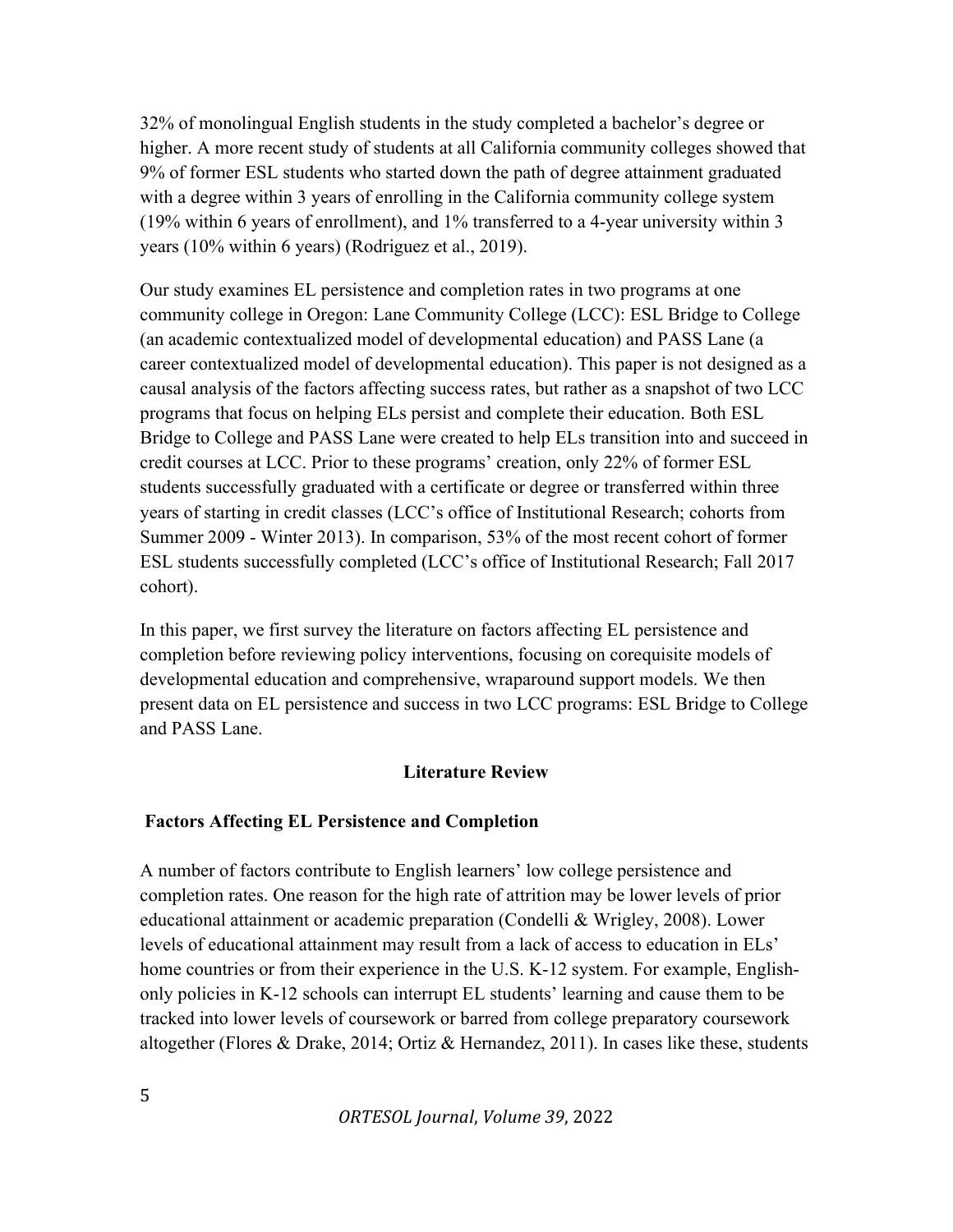are often required to take a placement test to determine the level at which they must begin taking "remedial coursework" before being allowed to enroll in college-level coursework. Improper placement into such remedial coursework is another factor that affects ELs' persistence (Hodara, 2015; Raufman et al., 2019). A single placement test is not an effective means of identifying how many extra terms of coursework students may need before enrolling in credit coursework, and many students arrive at community colleges unsure of whether they should take the ESL placement test or the general placement test (Raufman et al., 2019). Consequently, some may underperform on this exam causing them to start at lower levels than their actual proficiency and resulting in discouragement and lack of motivation. In fact, scholars have noted that students who are placed in the lowest levels of ESL coursework dropout at higher rates (Almon, 2012; Núñez et al., 2016; Park, 2019).

Non-academic factors, including age, sex, and financial aid, also play a role in EL persistence. Almon (2012) found that traditional-age ELs at a community college in the Northeast performed .43 GPA points better than non-traditional ELs. This could be because older students often have more responsibilities such as work and children which hinder them from spending as much time as traditional-age students on their school work (cf. Braxton et al., 2013; Janis, 2013). Female ELs also consistently outperform men (Almon, 2012; Flores & Drake, 2014); however, their higher grades do not always translate to higher persistence and graduation rates (Almon, 2012), perhaps due to cultural expectations that place more family commitments on women (cf. Braxton et al., 2013; Ortiz & Hernandez, 2011). While ELs who are able to enroll full-time perform better academically (Almon, 2012; Kanno & Cromley, 2013), ELs are overrepresented in the lowest income brackets making it difficult to enroll full-time due to work commitments (Kanno & Cromley, 2013; Kanno & Harklau, 2012; Núñez et al., 2016). However, those who receive financial aid such as Pell grants persist longer than those who receive no aid (Almon, 2012). Intensive, case-management advising is one method of helping students access financial aid, plan their coursework, and manage external commitments (Evans et al., 2020).

Students' identities, sense of belonging, and support networks can impact their persistence as well (Kanno & Harklau, 2012; Núñez et al., 2016; Raufman et al., 2019). Those who see themselves as deficient or less capable than expert speakers or those who believe they cannot go to college because they are ELs may persist less readily than those with more agency and self-efficacy (cf. Kanno & Harklau, 2012). Students' linguistic and academic identities as well as cultural and racial identities can affect their sense of belonging in the classroom (Núñez et al., 2016) as racism and stereotype threat are significant issues that ELs regularly face on campus (Ortiz & Hernandez, 2011; Steele,

6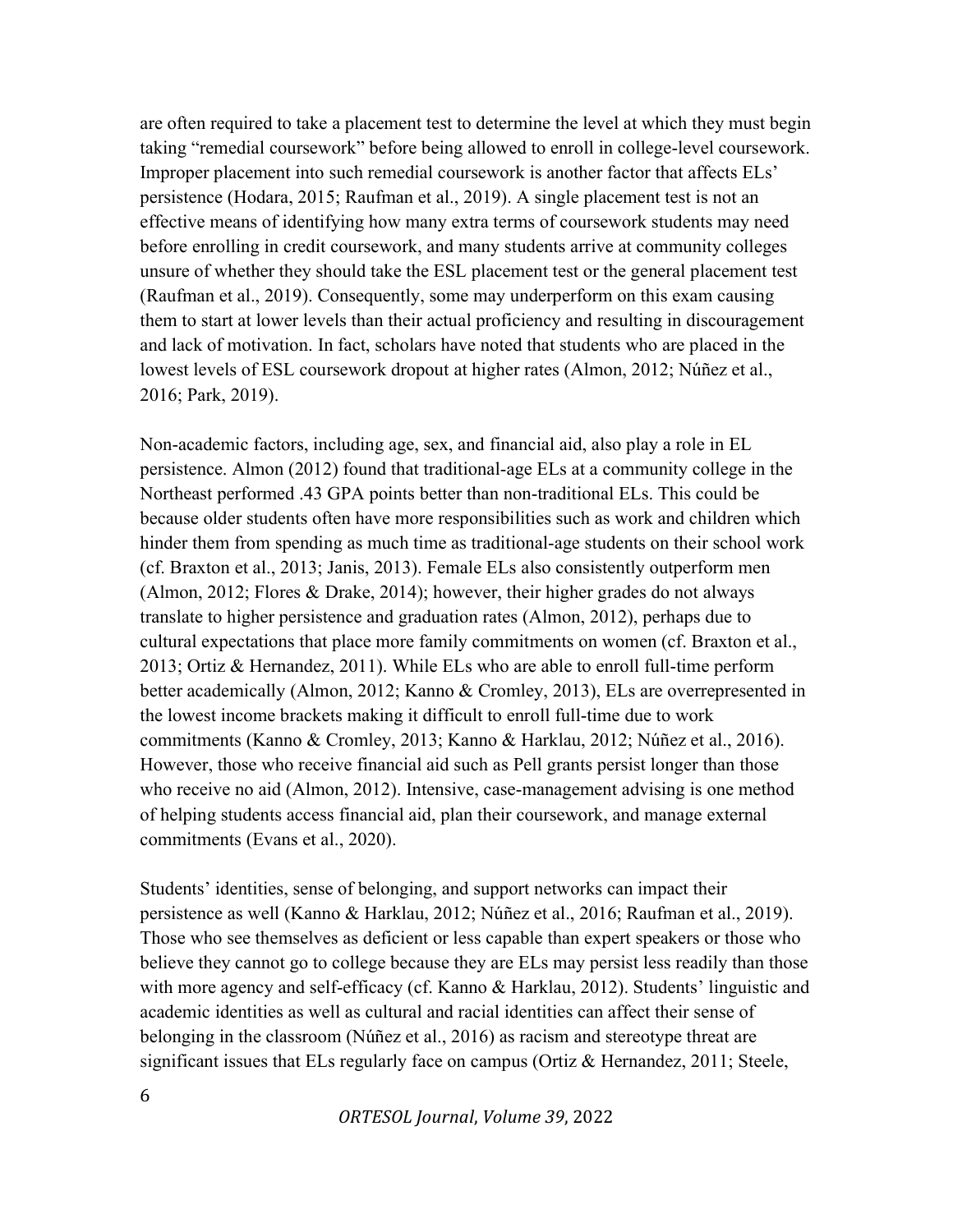2011). Nevertheless, ELs who have a strong network of supportive family members, friends, and on-campus advocates persist longer than those without these networks (Janis, 2013; Kanno & Harklau, 2012).

## Policy Interventions

A number of policy interventions have been proposed to mitigate the factors that negatively influence students' college persistence and completion and support those that positively influence them. Most of these interventions have not been targeted specifically to English learners given that many colleges do not even collect data on which students are English learners (Bergey et al., 2018). In fact, Lane Community College (the school where this study was conducted) only began collecting data about students' language backgrounds in 2017, and Kanno and Harklau (2012) highlight that within the higher education sector, language proficiency has been almost an "invisible variable" affecting college student persistence. Thus, the following policy interventions have been proposed to increase college student persistence generally by providing targeted support for any students (not just ELs) who may be underprepared for college-level coursework. Following the literature and funding entities, we refer to classes that are offered to support underprepared college students in enrolling in credit-level courses as "remedial" or "developmental."<sup>1</sup>

## Corequisite models

Corequisite models of developmental education allow students to enroll directly in mainstream, for-credit coursework while simultaneously enrolling in a support course that helps them acquire the skills necessary for college success (Bailey et al., 2016; Rutschow & Schneider, 2011). Advising is also a strong component of some corequisite programs (Daugherty et al., 2018). Corequisite models alleviate the time that could be lost in long sequences of remedial coursework by enrolling students in credit-level coursework sooner. This structure is believed to increase student motivation by giving them a relevant context in which to apply the developmental skills they are learning and by reducing demands on their time and access to financial aid. We examine two corequisite models below in more detail: career contextualized models and academic contextualized models.

Career contextualized models. Career contextualized models of developmental education give students the opportunity to enroll in college-level courses focused on their

<sup>7</sup>   $1$  The terms "remedial" and "developmental" are used interchangeably throughout this paper.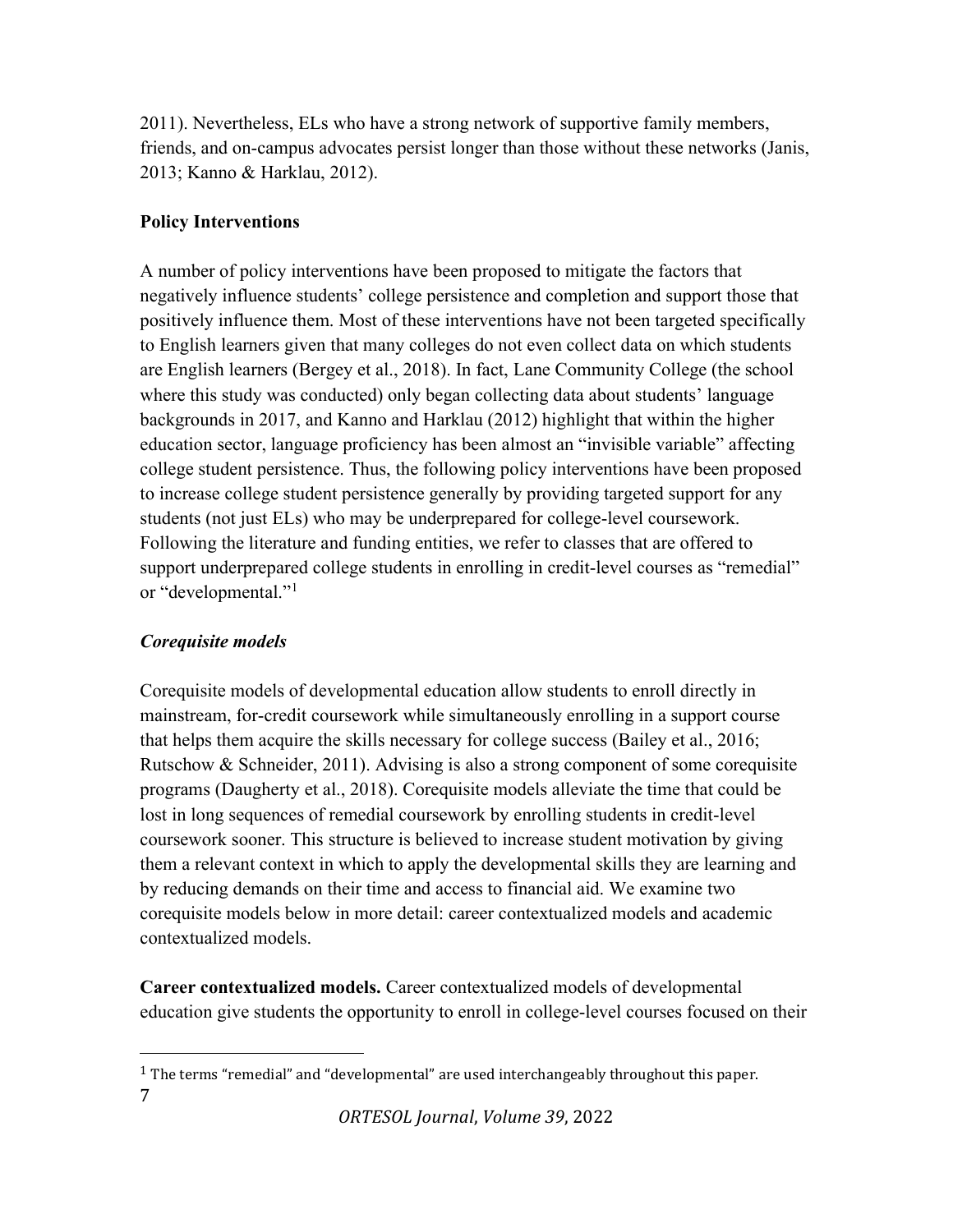career or technical interests while also receiving extra developmental-level support through additional instructors or corequisite courses (Rutschow  $&$  Schneider, 2011). Washington's Professional/Technical Integrated Basic Education and Skills Training (Professional/Technical I-BEST) program is a canonical example of this model (Bailey et al., 2016; Rutschow & Schneider, 2011). The I-BEST model was created with a two-part theory of change: 1) integration between developmental-level and college-level coursework is achieved through a team teaching model and 2) *contextualization* of developmental skills within a transfer-level course is achieved through the corequisite structure (Emory et al., 2016). Jenkins, Zeidenberg, and Kienz (2009) report that students who enrolled in the I-BEST program earned more credits, persisted for more terms, and completed more awards than their similarly situated students who did not enroll in the I-BEST program. LCC's PASS Lane program is an example of a career contextualized model of developmental education (see program description in Methodology).

Academic contextualized models. Based on the success of the career contextualized model, academic contextualized models of remedial education were created to allow students to enroll in transfer-level coursework focused on their *academic* interests while simultaneously receiving developmental-level support through additional instructors and/or a corequisite course (Emory et al., 2016). Washington state's Academic I-BEST program is an example of this model (Emory et al., 2016). Preliminary results from the Academic I-BEST program suggest that those enrolled in the program had higher average GPAs in Interpersonal Communication (CMST 210), Introduction to Writing (ENGL 99), and College Writing (ENGL 101) compared to those not in the program and spent roughly two fewer terms in developmental sequences of education (Emory et al., 2016, pp. 47–48). Because this model is newer than its counterpart, the effects of the model on students' persistence and completion rates have not been as rigorously examined. LCC's ESL Bridge to College program can be classified as an academic contextualized model of developmental education (see program description in Methodology).

#### Comprehensive, long-term wraparound supports

The City University of New York's Accelerated Study in Associate Programs' (CUNY ASAP) approach to supporting underprepared, low-income college students integrates and incentivizes many other support structures (e.g. advising, tutoring, developmental education courses, student success courses) via funding (which covers tuition, books, and metro cards) throughout students' college experience (Bailey et al., 2016; Schak et al., 2017; Scrivener & Weiss, 2013). This integrated approach to providing wraparound support for students has been the most successful persistence and completion policy intervention to date. "[T]he program increased the proportion of students who graduated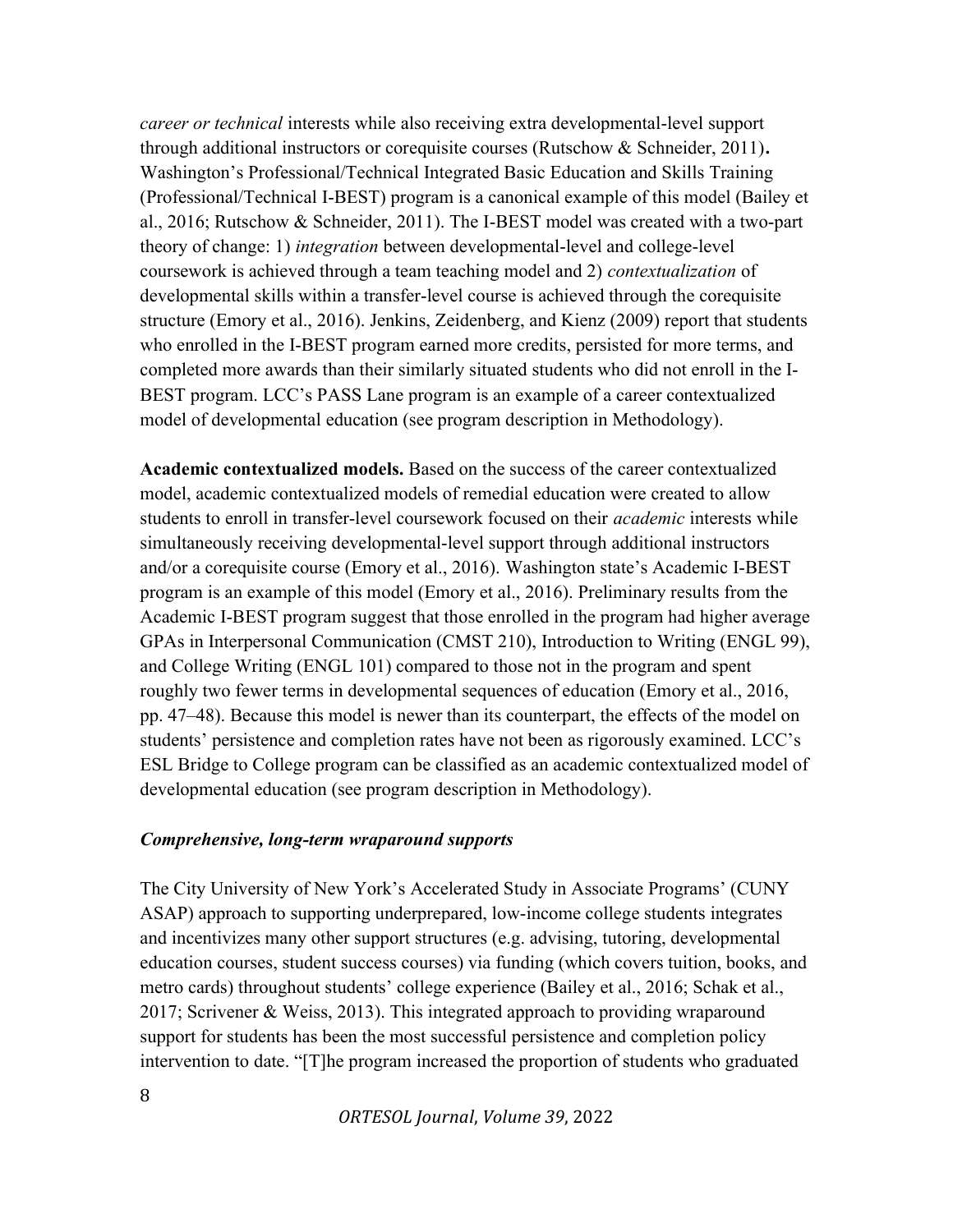within two years by almost 6 percentage points — a 66 percent increase over the control group's graduation rate" (Scrivener & Weiss, 2013, p. 9). The fact that this approach addresses many of the factors that affect student persistence (e.g. background levels of education, financial aid, advising, and other support networks) in one integrated model may explain its higher levels of success. All community colleges in Oregon, including LCC, have a SNAP Training and Employment Partnership (STEP) program that shares some similarities with CUNY ASAP. The STEP program at LCC is too new for us to examine in depth in this paper, but it holds promise, and we include it briefly in the Discussion.

#### Research Questions

Based on the reported success of the above interventions, we sought to examine the influence of career and academic contextualized models of developmental education at LCC. To do this, we formulated the following research questions.

- 1. Career Contextualized Model (PASS Lane at LCC):
- 2.
- a. To what extent do ELs enrolled in a career contextualized model of developmental education (PASS Lane at LCC) persist to a second term of credit classes?
- b. To what extent do ELs enrolled in a career contextualized model of developmental education (PASS Lane at LCC) graduate<sup>2</sup> from LCC with a certificate or degree within 3 years of starting credit classes?

## 3. Academic Contextualized Model (ESL Bridge to College at LCC):

- a. To what extent do ELs enrolled in an academic contextualized model of developmental education (ESL Bridge to College at LCC) persist to a second term of credit classes?
- b. To what extent do ELs enrolled in an academic contextualized model of developmental education (ESL Bridge to College at LCC) graduate from

<sup>&</sup>lt;sup>2</sup> Research Question  $#2$  asks whether Bridge students *graduated* or *transferred*, but we were unable to obtain transfer data for PASS Lane students due to a lack of resources in LCC's office of Institutional Research, so we use only graduation rates for PASS Lane (Research Question #1). Given that the goal of PASS Lane is to help students finish Career Pathway Certificates, which only exist at LCC, it would be surprising if any PASS Lane students transferred to other institutions.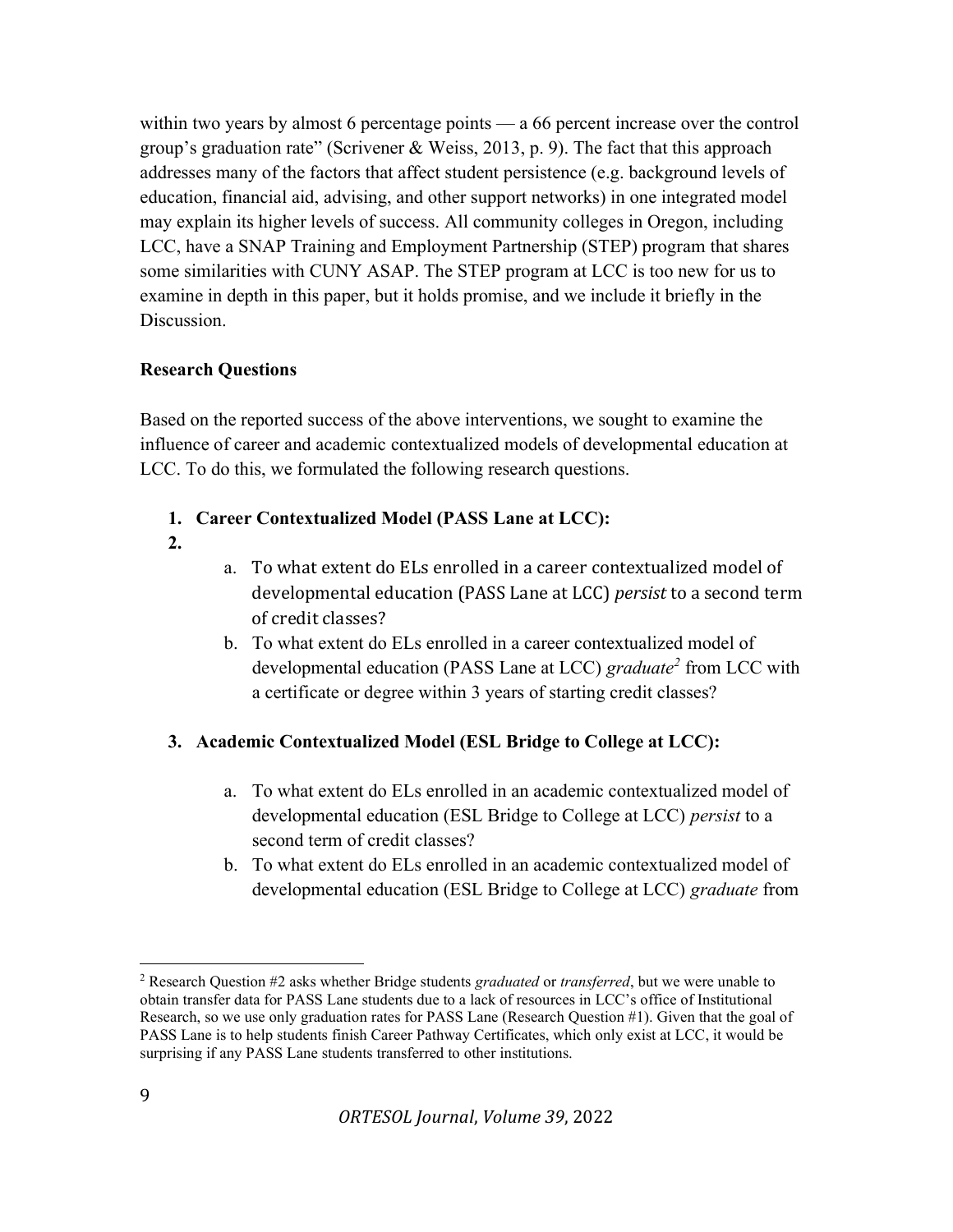LCC with a certificate or degree or *transfer* to another college within 3 years of starting credit classes?

## Methodology

#### Site

Lane Community College (LCC) is a public institution with multiple campuses in Lane County, Oregon. LCC uses the quarter system, and students can start taking classes in any term. Enrollments vary from term to term; a snapshot from Fall 2017 shows that there were 13,500 students enrolled in a wide range of programs, including classes designed to transfer to 4-year colleges (e.g., Biology), career/technical programs (e.g., Welding), professional development classes (e.g., Massage Therapy), personal enrichment classes (e.g., Personal Finance), early college (students concurrently enrolled in high school & college), and skills development classes (ESL & Adult Basic and Secondary Education) (data from LCC's office of Institutional Research).

#### Target Population: English Learners in PASS Lane and ESL Bridge to College

PASS Lane and ESL Bridge to College are two LCC-specific programs created to help students in non-credit ESL classes transition into and succeed in credit classes. This paper focuses on the persistence and completion rates of ELs in these two programs.

## PASS Lane

PASS (Pathways, Academic Skills, and Services) Lane is a career-contextualized model of developmental education that started in Spring 2013 after an internal review of ESL student success found that very few ESL students transitioned to credit, and of those who transitioned, very few transferred or graduated with any certificates or degrees (Rosa Lopez, personal communication, March 2, 2021). Specifically addressing graduation and transfer rates: in the 5-year period of time before PASS Lane started (Summer 2009 - Winter 2013), 350 ESL students transitioned into credit, and only 22% (78 former ESL students) graduated or transferred within 3 years of starting their first credit class, compared to 31% of non-former-ESL students in the same time period (LCC Office of Institutional Research).

Students in PASS Lane take free, non-credit basic skills classes that are contextualized in specific career-technical education (CTE) programs that have Career Pathway Certificates. Career Pathway Certificates are short-term (less than one year) certificates that are embedded into larger CTE certificates or degrees at LCC. They are designed to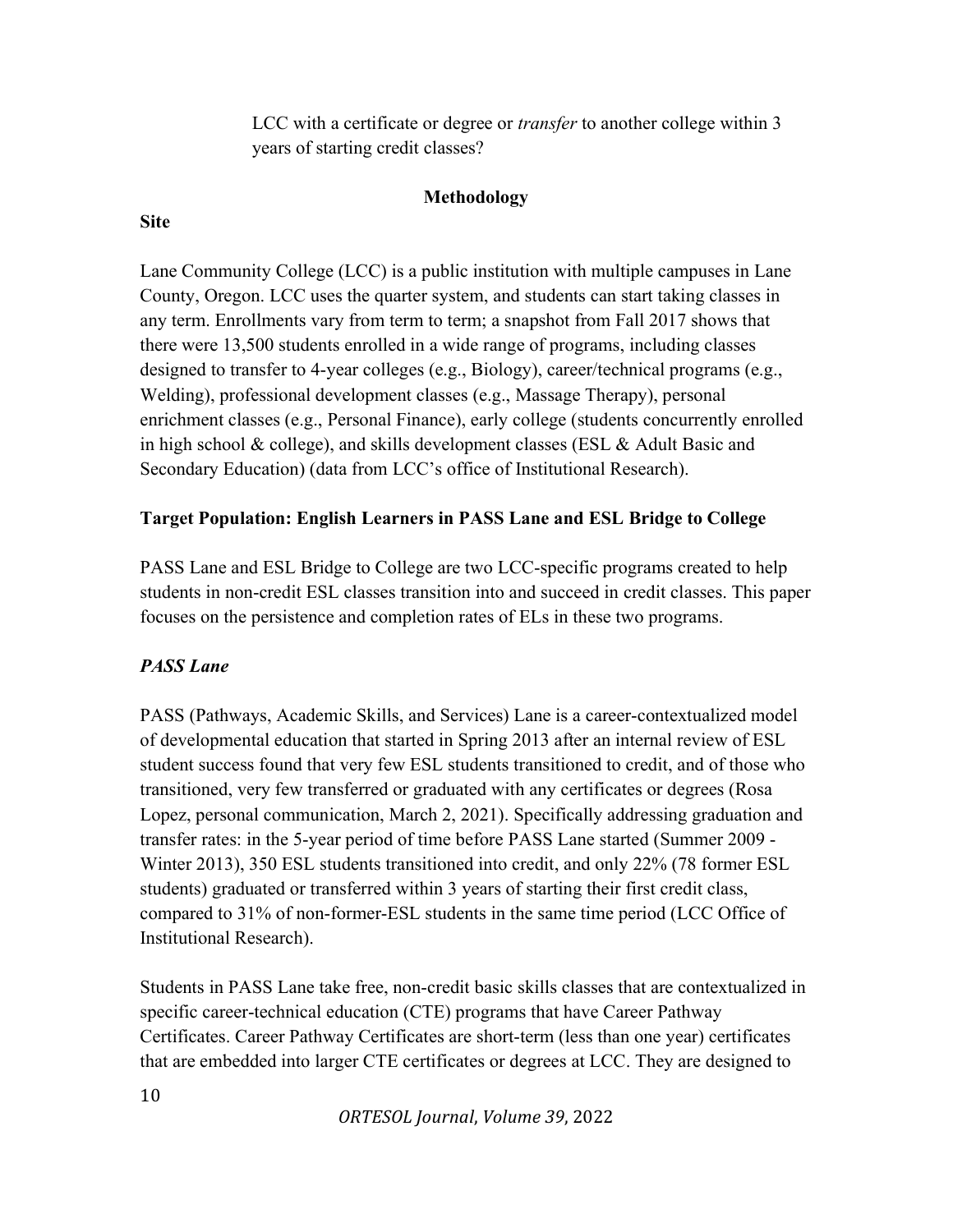help students quickly gain skills to enter the workforce. The specific Career Pathway Certificates supported by PASS Lane have changed slightly over time, but fields have included Early Childhood Education, Health Professions, Culinary, Industrial Trades, and Business. Some PASS Lane programs start with a free, non-credit class designed to help students explore careers in the field and prepare for rigorous credit-level classes the following term, and some PASS Lane programs have co-requisite classes in which students take a gateway credit class required for a Career Pathway Certificate while also taking a free, non-credit PASS Lane class. Most PASS Lane classes focus on reading, writing, and study skills and are taught by ESL instructors; one series of PASS Lane classes focuses on culinary math and is taught by a math instructor.

PASS Lane is open to students of all language backgrounds (including speakers of English as a first language) who are in developmental levels of education. In this paper, we only focus on the persistence and completion rates of the  $127$  ELs in PASS<sup>3</sup> Lane. 66% of the ELs (84 students) took ESL classes at LCC prior to starting in PASS Lane and 34% of the ELs (43 students) never took ESL classes at LCC but were identified as ELs by the PASS Lane advisor. One EL was an international student (a student studying at LCC with an international student visa), and the remaining 126 ELs were resident students (those living in Oregon without an international student visa).

## ESL Bridge to College

ESL Bridge to College (shortened to "Bridge") is an academic contextualized model of developmental education that started in Fall 2017 to help ESL students "jumpstart their college credit work while continuing to receive ESL support" (*ESL to Credit Bridge* Program, n.d.). LCC's intensive ESL program has six levels, and students at the top two levels can choose between the regular ESL classes and Bridge classes. Students in Bridge take a package of two ESL classes (Reading & Writing and Oral Skills) and specific corequisite credit-level classes that are required for many Associate's Degrees and that are transferable to 4-year schools. The co-requisite for the second-highest ESL level is Intercultural Communication. The co-requisite for the highest ESL level started as Historical Racial & Ethnic issues for Fall 2017 before changing to Writing 121 (Academic Composition) for subsequent terms. 140 students participated in Bridge from Fall 2017 - Spring 2020 (Bridge has been on hiatus since the beginning of the COVID-19 pandemic); 14% (19 out of 140) were resident students and 86% (121 out of 140) were international students. It is important to note that LCC's International Programs office

<sup>3</sup> 156 total students (127 ELs and 29 English L1 speakers) participated in PASS Lane from Spring 2013 - Fall 2020.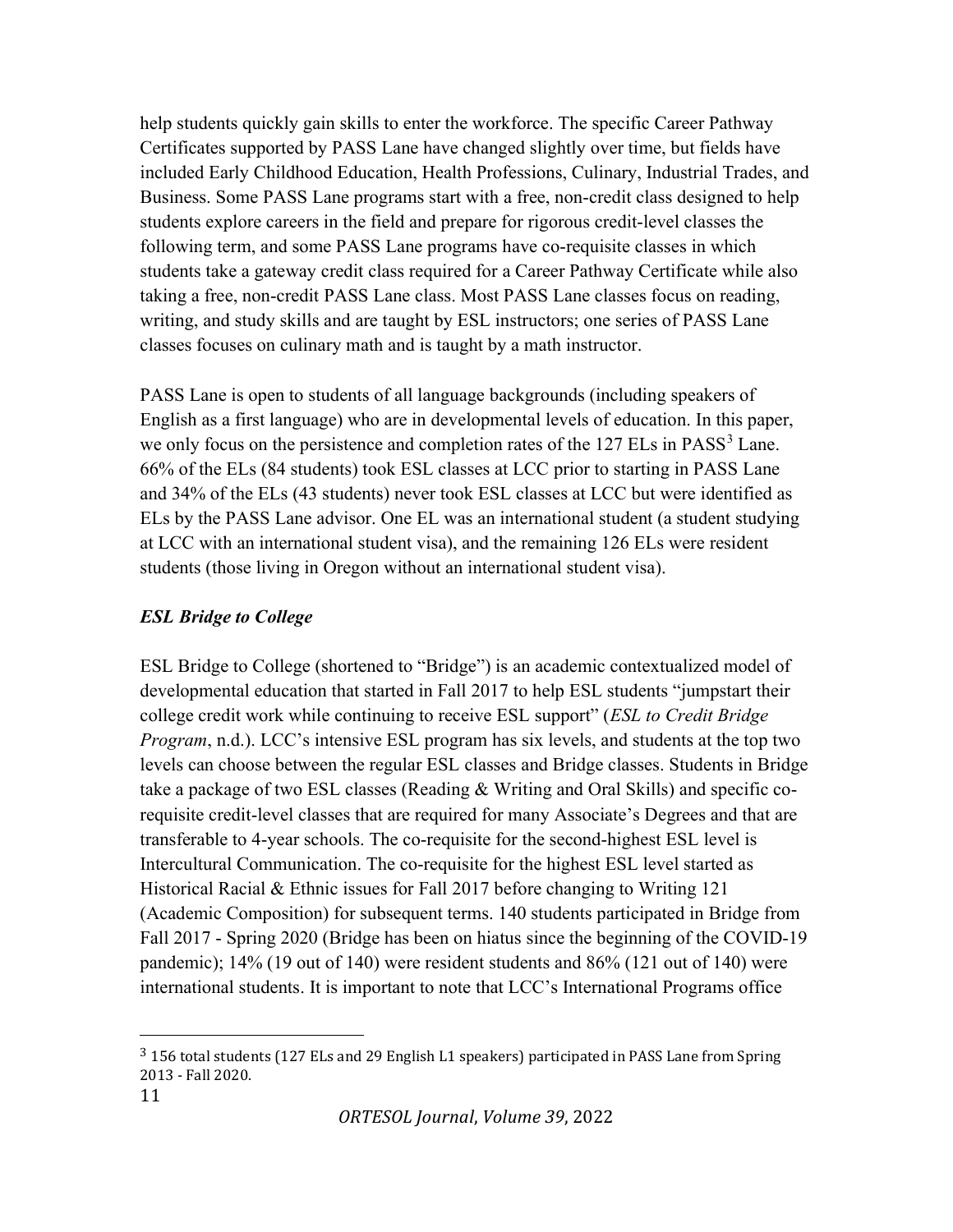uses the Bridge program as a recruiting tool, and it is presumable that many international students came to LCC specifically to attend Bridge; therefore, selection bias must be kept in mind while reviewing Bridge student success results.

## Data Collection & Analysis

Descriptive statistics about persistence and completion were collected and tabulated from student transcripts, from the office of International Programs at LCC and from LCC's office of Institutional Research. Because of variations among records from each program office and between research questions, data collection for each research question differed slightly.

Research Question #1: Career Contextualized Model (PASS Lane at LCC). We used students' transcripts to show if the student *persisted*<sup>4</sup> to a second term of credit classes and graduated with a certificate or degree within three years after their first term of credit classes that was either concurrent to or after their first term in PASS Lane. In other words, some students took credit-level classes prior to enrolling in PASS Lane, but we chose to ignore any credit classes that students may have taken prior to PASS Lane when looking at data for the program. Data for this program are from students who began credit classes between Spring 2013 (PASS Lane's first term) and Fall 2020.

Research Question #2: Academic Contextualized Model (ESL Bridge to College at LCC). We used students' transcripts to show if the student *persisted* to a second term of credit classes and/or graduated with a certificate or degree within three years after their first term of Bridge classes. Data for this program are from Fall 2017 (Bridge's first term) to Spring 2020. LCC's International Programs provided transfer data for the 121 international students enrolled in Bridge, and Institutional Research provided transfer data for the 19 resident Bridge students Course.

#### **Results**

Persistence and completion rates for both programs are shown below. Data for students in PASS Lane are presented in Table 1, and data for students in ESL Bridge to College are presented in Table 2. In each table, the Mean is the proportion of the population that persisted/graduated/transferred. 88% of PASS Lane students persisted, 55% of PASS

<sup>4</sup> 156 total students (127 ELs and 29 English L1 speakers) participated in PASS Lane from Spring 2013 - Fall 2020.

<sup>12</sup>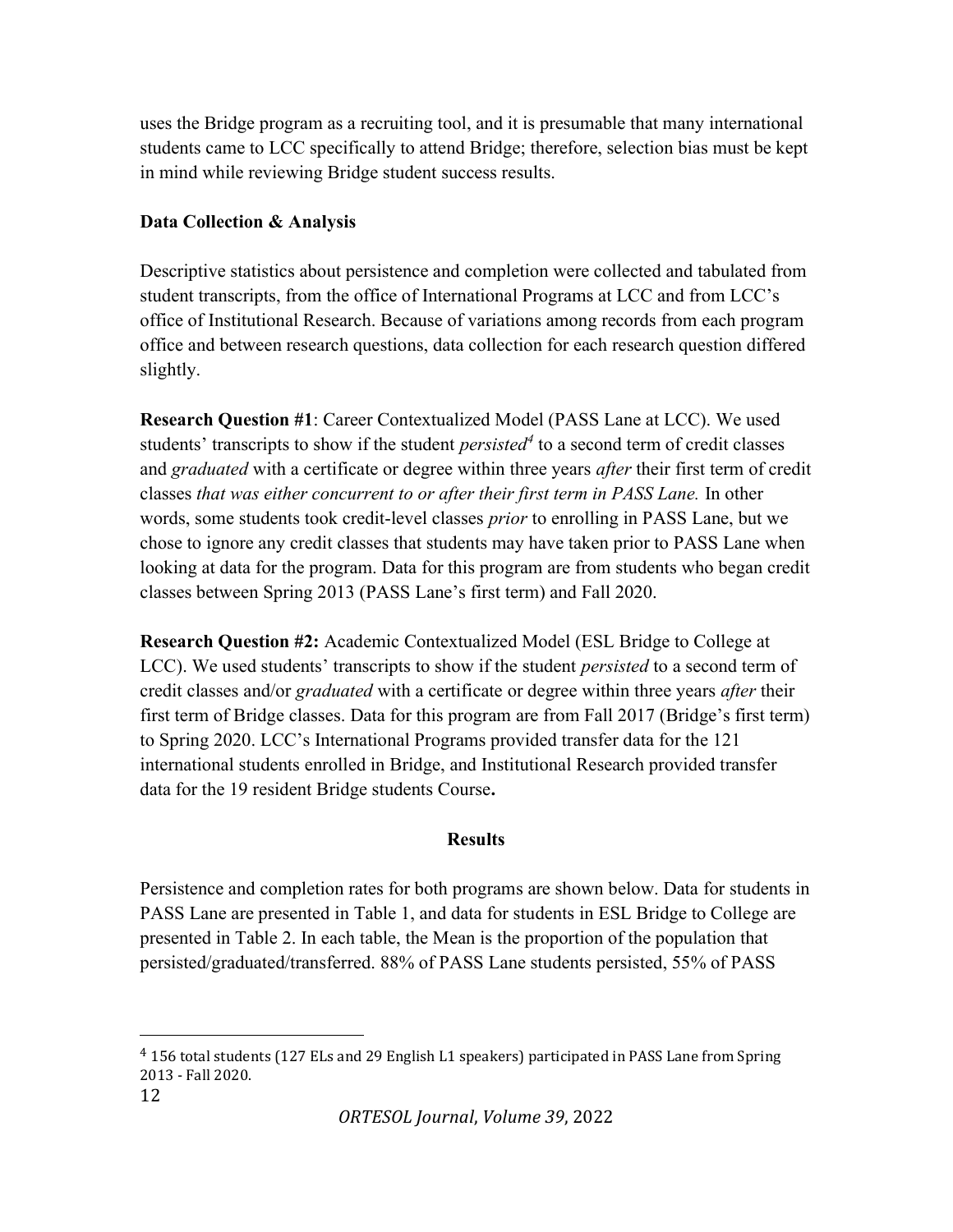Lane students graduated, 91% of Bridge students persisted, and 72% of Bridge students graduated and/or transferred.

## Table 1 Persistence and Completion Rates for PASS Lane Students

| <b>PASS Lane Students</b>                                                                                         |               |                      |
|-------------------------------------------------------------------------------------------------------------------|---------------|----------------------|
| Characteristic                                                                                                    |               | Mean SD Total Number |
| Persistence to 2nd Term in Credit<br>(1st term in credit Spring 2013 - Fall 2020)                                 | .881 .323 118 |                      |
| 497 58 Graduation within 3 Years of 1st Credit Class 552 497 58<br>(1st term in credit Spring 2013 - Winter 2018) |               |                      |

127 ELs took PASS Lane classes from Spring 2013 - Fall 2020. Nine of those students took only a non-credit PASS Lane class and have so far not continued to credit; they are not included in our results.

Of the 118 students who continued to credit, 104 students (88%) persisted to a second term of credit classes after their first term of credit classes that was either concurrent with or after their first term in PASS Lane.

Of the 58 students who started in PASS Lane in Winter 2018 or earlier<sup>5</sup>, 32 students (55%) graduated within three years of their first term of credit classes that was either concurrent with or after their first term in PASS Lane.

## Table 2 Persistence and Completion Rates for ESL Bridge to College Students

ESL Bridge to College Students

Characteristic Mean SD Total Number

<sup>&</sup>lt;sup>5</sup> Our data collection & analysis were performed in Spring 2021, so 3-year completion data could only be used for students who started in Winter 2018 or earlier.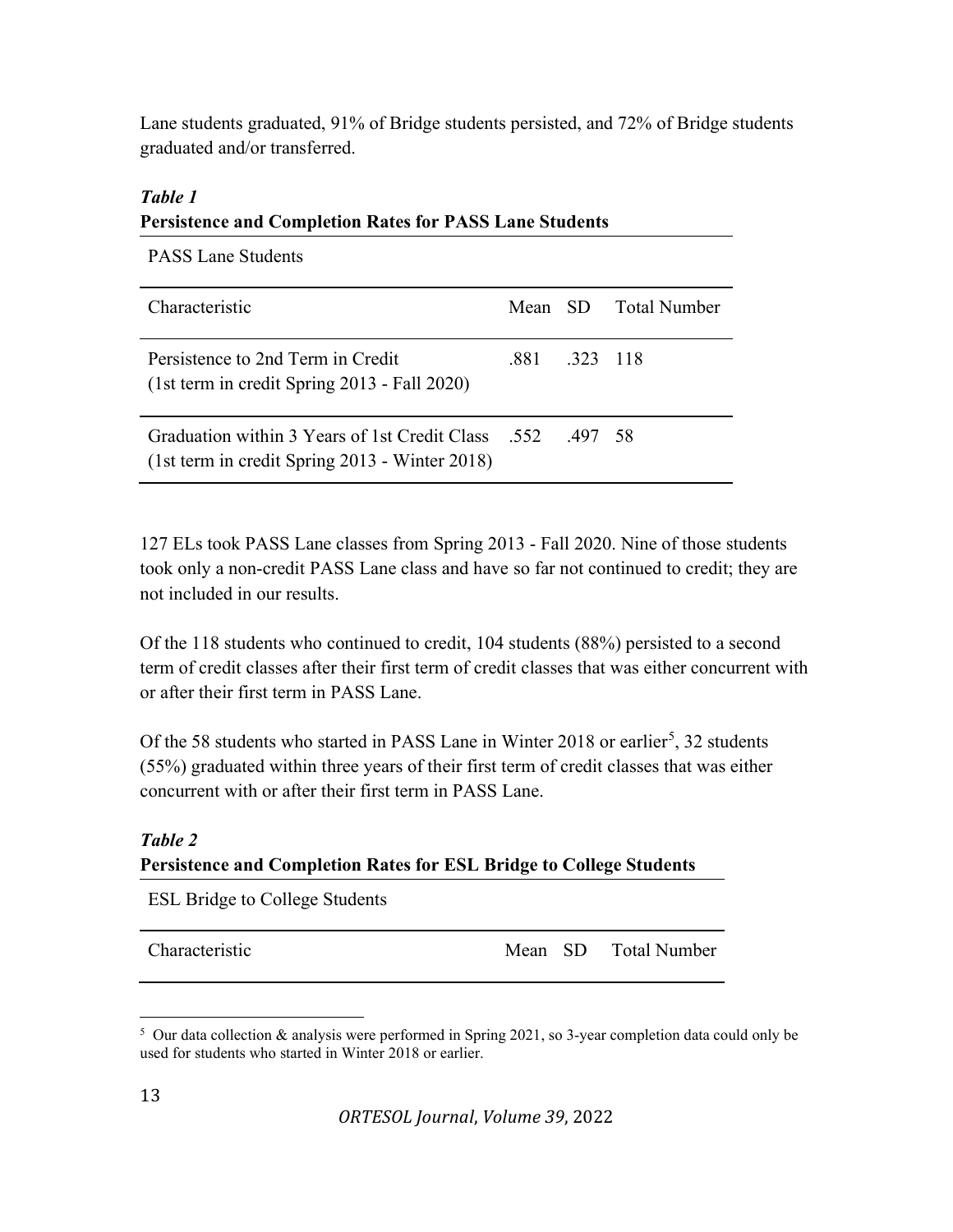| Persistence to 2nd term in credit<br>$(1st$ term in credit Fall 2017 - Spring 2020):                                 | $.914$ $.280$ 140 |  |
|----------------------------------------------------------------------------------------------------------------------|-------------------|--|
| 43 49. Graduation within 3 Years of 1st Credit Class .721 .449 43<br>$(1st term in credit Fall 2017 - Winter 2018):$ |                   |  |

140 ELs took ESL Bridge to College classes from Fall 2017 - Spring 2020. 128 of 140 students (91%) persisted to a second term after their first term of Bridge classes. 31 of the 43 students (72%) who started Bridge in Winter 2018 or earlier graduated or transferred within three years of their first term of Bridge classes.

#### **Discussion**

The results of our study revealed that roughly 90% of students in both the PASS Lane and Bridge programs persisted to their second term of credit classes. In addition, Bridge students graduated or transferred within three years of their first credit class at 72% and PASS Lane students graduated within three years at 55%. As a point of comparison, prior to the creation of the PASS Lane and Bridge programs, approximately 74% of former ESL students who were enrolled in credit classes persisted to the second term, and only 22% of these students graduated or transferred within three years (Summer 2009 - Winter 2013, office of Institutional Research at LCC). Thus, students in both the PASS Lane and Bridge programs are persisting and graduating or transferring at higher rates than former ESL students who were enrolled at LCC prior to the creation of PASS Lane and Bridge programs.

However, it is important to note here that these improved persistence and graduation/transfer rates included in this descriptive study cannot be attributed solely to the PASS Lane or Bridge programs. Further research focusing on other variables that could influence EL outcomes is needed. It is also important to point out that completion rates for all students have been increasing across the college over the last eight years. From Summer 2009 - Winter 2013, the three-year graduation or transfer rate for nonformer ESL students was 31%, but from Spring 2013 - Summer 2017 this rate increased to 37%, and the Fall 2017 non-former ESL cohort had a graduation/transfer rate of 40%.

14 We cannot conclude based on this study that the PASS Lane or Bridge programs are increasing students' persistence and completion rates. The primary reason that we cannot draw these conclusions is the problem of selection bias. Because students are not randomly selected into either the PASS Lane or the Bridge program, they may differ from those who did not opt in to these programs in important background characteristics like academic ability, motivation, socioeconomic status, prior education, and external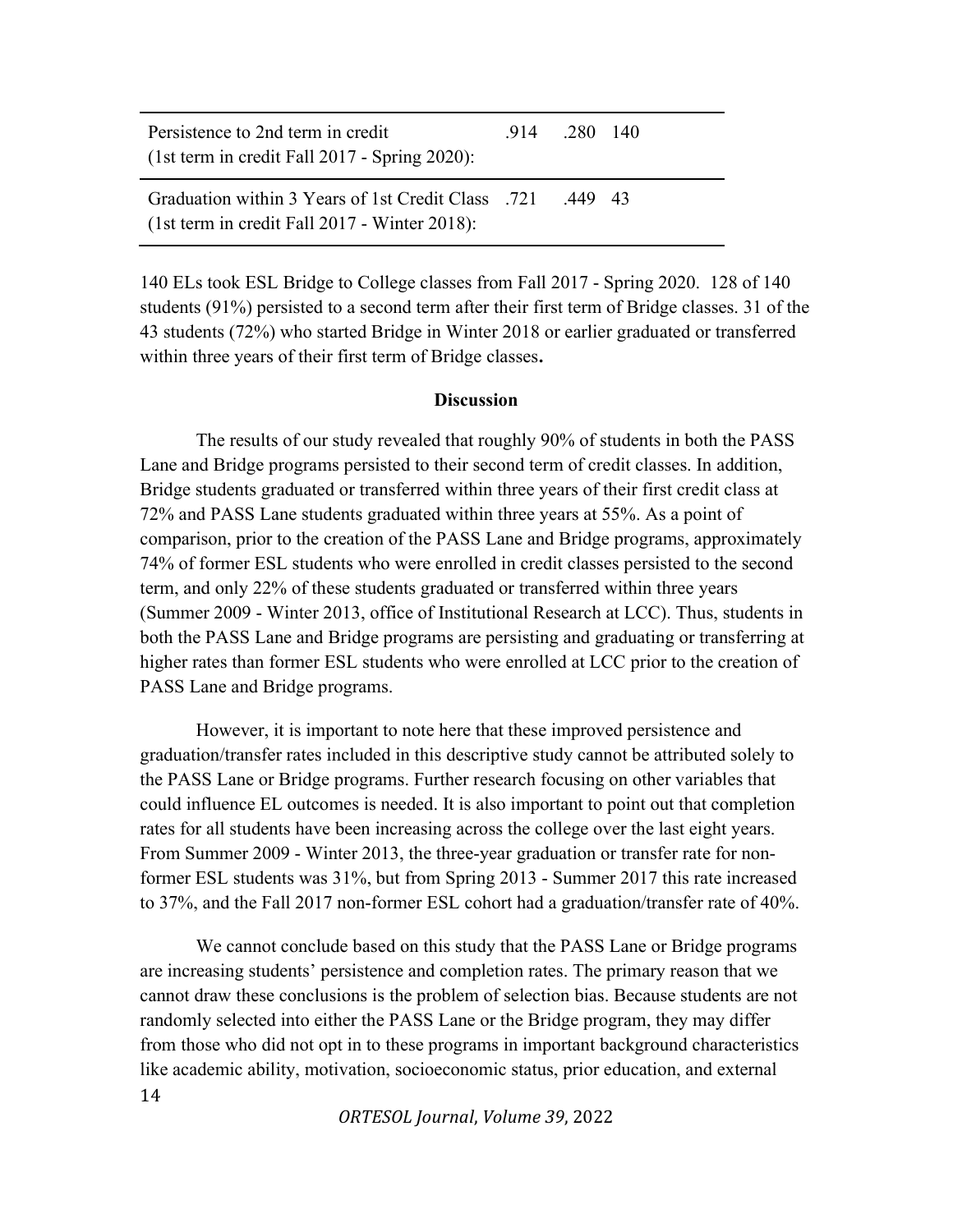commitments. If we compared the results of PASS Lane and Bridge students to the results of cohorts before the programs existed or to the results of cohorts who chose not to participate, it is likely that these unobserved background characteristics would act as confounding variables skewing the results. Unfortunately, however, LCC has not yet collected data on these characteristics. Without being able to control for these variables, it is not possible to determine whether these factors have influenced the higher persistence and completion rates among these cohorts or whether it was the programs themselves. We expect that the programs themselves are contributing to these outcomes at least in part based on the literature (Emory et al., 2016; Jenkins et al., 2009), but identifying the influence of the programs themselves must await further research.

We would also like to emphasize that these persistence and completion data should *not* be used to compare the Bridge & PASS Lane programs with each other. Bridge and PASS Lane generally serve mutually exclusive populations of students (although one student took one non-credit PASS Lane class before switching to Bridge) that self-select into each program based on their needs and goals. Anecdotal evidence from PASS Lane & Bridge advisors and teachers suggests that the students enrolled in each program differ significantly in background characteristics such as socioeconomic status, prior education, and external commitments.

By collecting EL persistence and completion data disaggregated by students' background characteristics, more rigorous studies could be conducted to determine the extent to which programs like PASS Lane and Bridge have influenced student outcomes. Additionally, similar data should be collected for students in STEP at LCC. As we described in our Literature Review, STEP provides comprehensive, long-term wraparound support for students but is too new to be examined in this paper. Given the high levels of success of the CUNY ASAP model, we believe investigating the influence of STEP on student persistence and completion should be a high priority.

#### Conclusion

15 This paper has examined the persistence and completion rates of ELs enrolled in two different programs at Lane Community College (LCC): PASS Lane and ESL Bridge to College. Using data gathered from student transcripts, from the office of International Programs at LCC, and from LCC's office of Institutional Research, we presented descriptive statistics about PASS Lane and Bridge ELs' persistence and completion. Our study found that roughly 90% of students from both programs persisted to the second term of credit classes, 72% of Bridge students graduated or transferred within three years, and 55% of PASS Lane students graduated within three years. These persistence and completion rates are higher than overall average persistence and completion rates at LCC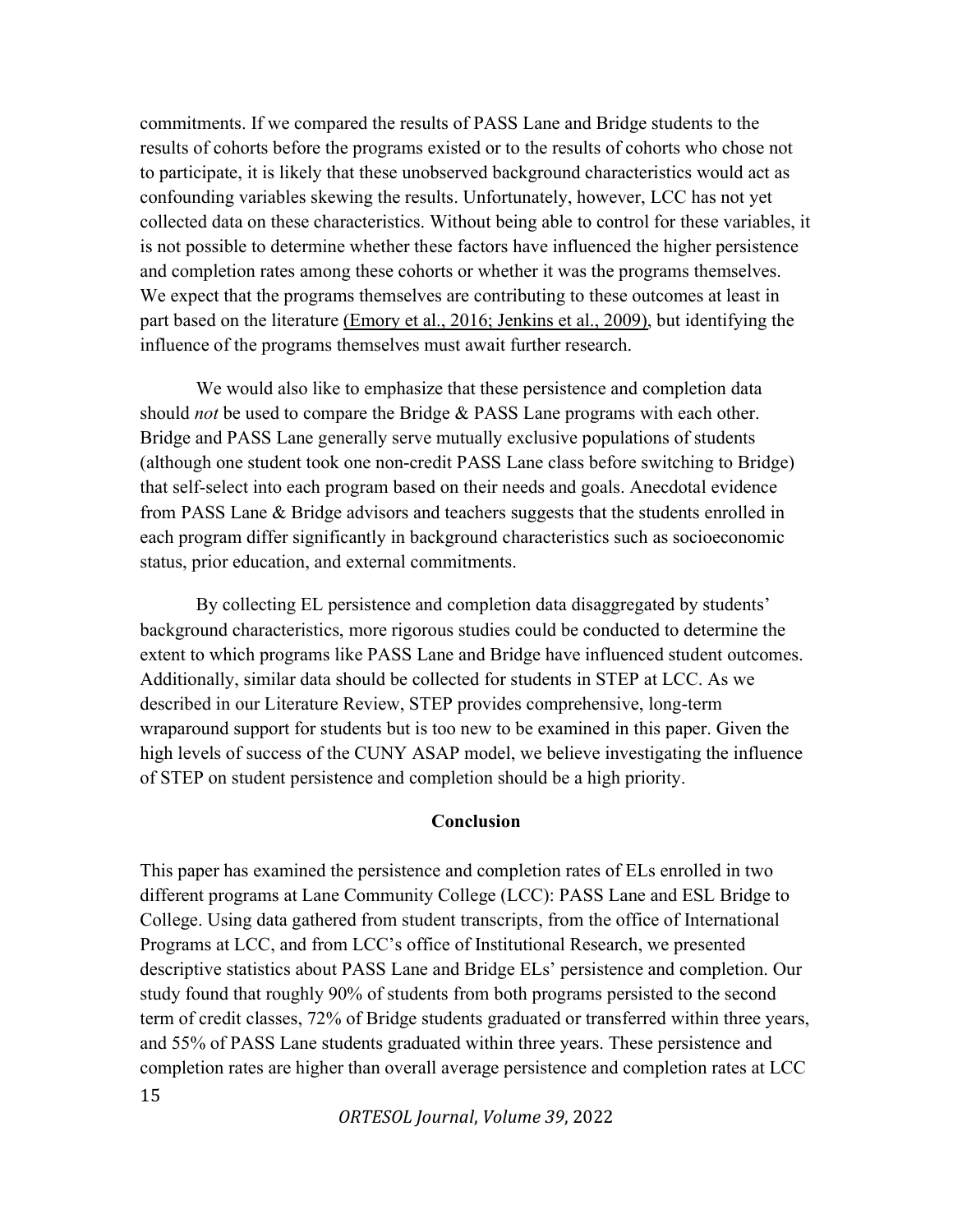and higher than the average persistence and completion of former ELs who were enrolled at LCC prior to the creation of the PASS Lane and Bridge programs. While these increased persistence and completion rates are not sufficient evidence to conclude that the programs themselves caused these results, we do believe the PASS Lane and ESL Bridge to College programs as well as STEP hold promise and warrant further research that controls for participants' background characteristics like academic ability, motivation, socioeconomic status, prior education, and external commitments.

#### References

- Almon, C. (2012). Retention of English learner students at a community college. In Y. Kanno & L. Harklau (Eds.), Linguistic minority students go to college: Preparation, access, and persistence (pp. 184–200). Routledge.
- Bailey, T., Bashford, J., Boatman, A., Squires, J., Weiss, M., Doyle, W., Valentine, J. C., LaSota, R., Polanin, J. R., Spinney, E., Wilson, W., Yeide, M., & Young, S. H. (2016). Strategies for postsecondary students in developmental education  $-A$  practice guide for college and university administrators, advisors, and faculty. Institute of Education Sciences, What Works Clearinghouse. http://ecs.force.com/mbdata/MBQuestNB2?Rep=DE1509N
- Bergey, R., Movit, M., Baird, A. S., & Faria, A.-M. (2018). Serving English language learners in higher education: Unlocking the potential. American Institutes for Research.
- Braxton, J. M., Doyle, W. R., Jones, W. A., McLendon, M. K., Hirschy, A. S., & Hartley, H. V., III. (2013). Rethinking college student retention. John Wiley & Sons, Incorporated. http://ebookcentral.proquest.com/lib/vand/detail.action?docID=1495626
- Condelli, L., & Wrigley, H. S. (2008). The What Works Study: Instruction, literacy and language learning for adult ESL literacy students. In S. Reder & J. Bynner (Eds.), Tracking adult literacy and numeracy skills: Findings from longitudinal research. Routledge.
- Daugherty, L., Gomez, C., Carew, D., Mendoza-Graf, A., & Miller, T. (2018). Designing and implementing corequisite models of developmental education: Findings from Texas community colleges. RAND Corporation. https://doi.org/10.7249/RR2337
- Emory, D., Raymond, L., Lee, K., & Twohy, S. (2016). The Academic I-BEST: A model for precollege student success in college transfer programs. Journal of Research and Practice for Adult Literacy, Secondary, and Basic Education, 5(3), 68.
- ESL to Credit Bridge Program. (n.d.). Lane Community College. https://www.lanecc.edu/esl/bridge-program
- Evans, W. N., Kearney, M. S., Perry, B., & Sullivan, J. X. (2020). Increasing community college completion rates among low-income students: Evidence from a randomized controlled trial evaluation of a case-management intervention. Journal of Policy Analysis and Management, 39(4), 930–965. https://doi.org/10.1002/pam.22256

16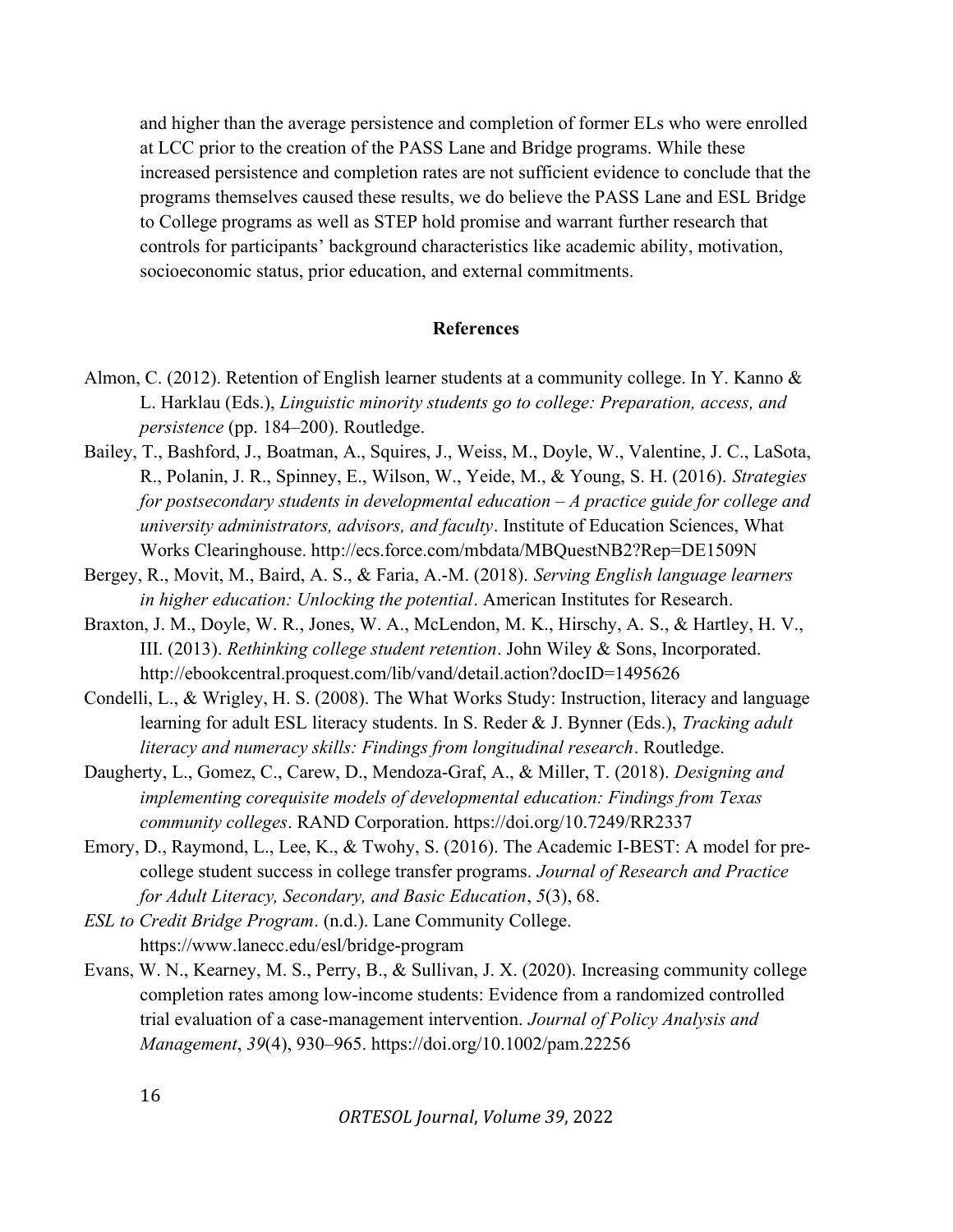- Flores, S. M., & Drake, T. A. (2014). Does English Language Learner (ELL) identification predict college remediation designation?: A comparison by race and ethnicity, and ELL waiver status. The Review of Higher Education, 38(1), 1–36. https://doi.org/10.1353/rhe.2014.0041
- Hodara, M. (2015). The effects of English as a Second Language courses on language minority community college students. Educational Evaluation and Policy Analysis, 37(2), 243– 270. https://doi.org/10.3102/0162373714540321
- Janis, T. (2013). The community college: Bridge or roadblock to higher education for U.S. adult immigrant English-language learners? Research in Comparative and International Education, 8(2), 149–165. https://doi.org/10.2304/rcie.2013.8.2.149
- Jenkins, P. D., Zeidenberg, M., & Kienzl, G. S. (2009). Building bridges to postsecondary training for low-skill adults: Outcomes of Washington state's I-BEST program. https://doi.org/10.7916/D8J67R18
- Kanno, Y., & Cromley, J. G. (2013). English language learners' access to and attainment in postsecondary education. TESOL Quarterly, 47(1), 89-121. https://doi.org/10.1002/tesq.49
- Kanno, Y., & Harklau, L. (2012). Linguistic minority students go to college: Preparation, access, and persistence (1st ed.). Routledge. https://doi.org/10.4324/9780203829387
- Núñez, A.-M., Rios-Aguilar, C., Kanno, Y., & Flores, S. M. (2016). English learners and their transition to postsecondary education. In M. B. Paulsen (Ed.), *Higher Education*: Handbook of Theory and Research (Vol. 31, pp. 41–90). Springer International Publishing. https://doi.org/10.1007/978-3-319-26829-3\_2
- Ortiz, A. M., & Hernandez, S. (2011). Ch. 5: Latino/Latina college students. In M. J. Cuyjet, M. F. Howard-Hamilton, & D. L. Cooper (Eds.), Multiculturalism on campus: Theories, models, and practices for understanding diversity and creating inclusion (Kindle). Stylus.
- Park, E. S. (2019). Examining community college students' progression through the English as a Second Language sequence. Community College Review, 47(4), 406–433. https://doi.org/10.1177/0091552119867467
- Raufman, J., Brathwaite, J., & Kalamkarian, H. S. (2019). English learners and ESL programs in the community college: A review of the literature. Community College Research Center.
- Rodriguez, O., Bohn, S., Hill, L., & Brooks, B. (2019). English as a Second Language in California's community colleges. Public Policy Institute of California.
- Rutschow, E. Z., & Schneider, E. (2011). Unlocking the gate: What we know about improving developmental education. MDRC. https://www2.ed.gov/about/offices/list/opepd/education-strategies.pdf
- Schak, O., Metzger, I., Bass, J., McCann, C., & English, J. (2017). Developmental education: Challenges and strategies for reform. U.S. Department of Education. https://www2.ed.gov/about/offices/list/opepd/education-strategies.pdf

17